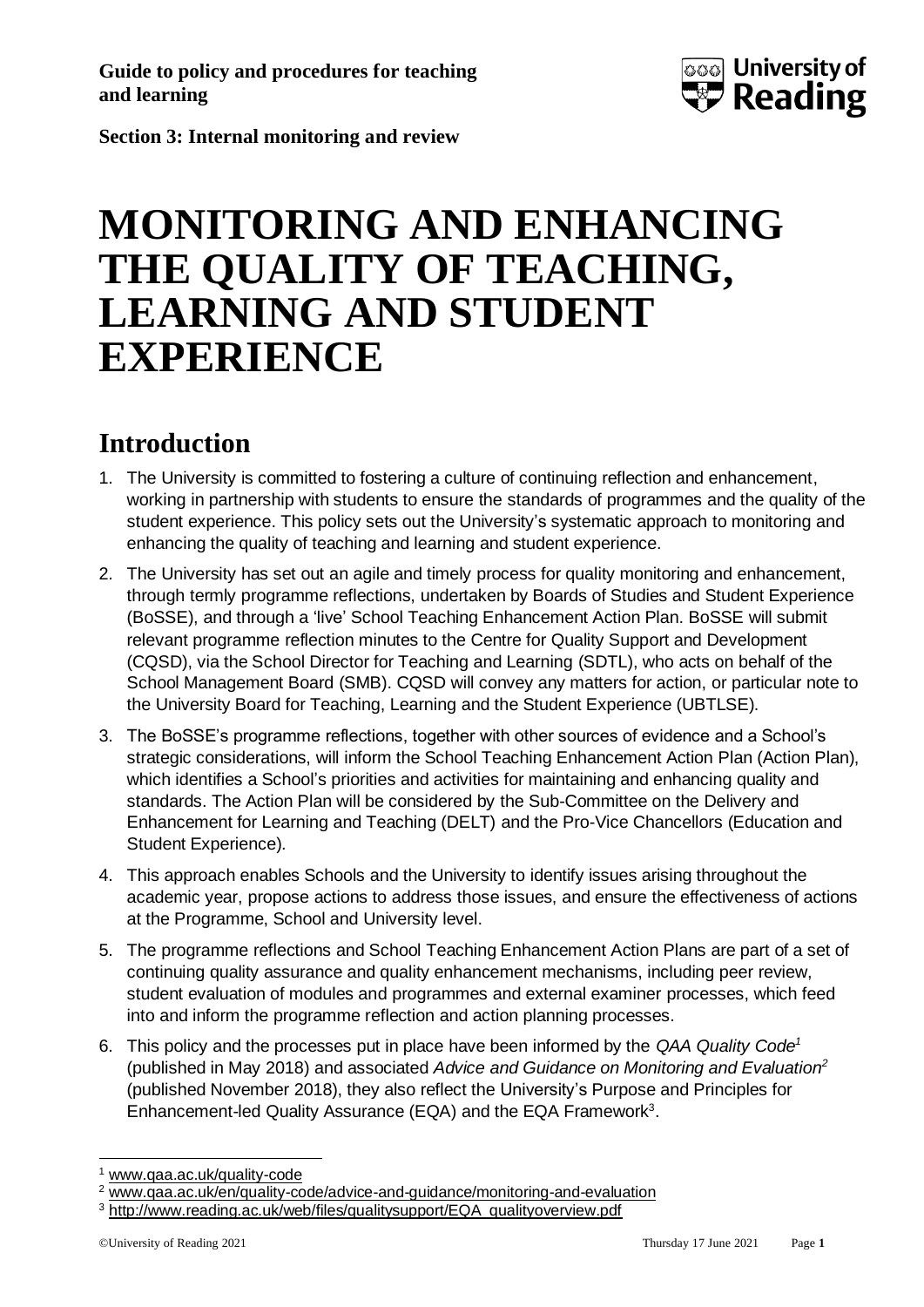# **Programme Reflections**

- 7. BoSSE meet termly and reflect critically on the management and operation of their programmes, focussing on successes and challenges, and monitoring progress against their School Teaching Enhancement Action Plan (Action Plan). The BoSSE programme refection will be informed by various sources of evidence and the focus of the programme reflections will vary depending on the sources of evidence which have become available (see Appendix 1) and emerging issues identified by students, academic staff, support services and functions and UBTLSE and its subcommittees.
- 8. BoSSE will use a template for recording minutes of their termly meetings. This template is used for reporting to the School Management Board and to UBTLSE, via the SDTL. The Secretary of the BoSSE will submit the minutes to the SDTL, who may make additional comments before being forwarded to the UBTLSE Secretary in CQSD. Matters which are highlighted for University action or guidance will be conveyed to UBTLSE.
- 9. The BoSSE Agenda and guidance document and the Minutes Template can be found in the *Guide to Policy and Procedures for Teaching and Learning*<sup>4</sup> .

## **School Teaching Enhancement Action Plans**

- 10. The Action Plan is co-created in partnership with students via a number of feedback mechanisms and student representation. Where possible, students will work closely with the SDTL and other key Priority Leads to develop, implement and monitor actions.
- 11. On a termly basis, following progress updates from the relevant BoSSE(s), the Priority Leads and the SDTL will update the School's Teaching Enhancement Action Plan<sup>5</sup> to indicate the progress made against each priority and this will be reported to the SMB, who maintain strategic oversight of the Action Plan.
- 12. The BoSSE may make suggestions for additional priorities and actions, or may advise that an individual action relating to a priority has been completed or all of the actions relating to a priority have been completed and the priority and related activities require an evaluation and impact assessment.
- 13. The SDTL will lead a standing item on the Action Plan at termly meetings of the SMB where the relationship between programme-led initiatives and strategic priorities will be discussed. Any additional actions and matters arising will be shared with the relevant BoSSE. Progress against the key priorities will be monitored by the SMB and completed activities/actions will be identified for evaluation.
- 14. When a priority changes or the activities to address the priority have been completed, the Priority Lead will complete an evaluation and impact assessment and identify if:
	- i. There is reasonable belief that the School has achieved what it set out to when setting the priority,
	- ii. More activity is required to address the identified priority.

Once complete, the evaluation and impact assessment is disseminated to BoSSE, Student Staff Partnership meetings and to School Management Boards. DELT receives all evaluation and impact assessments on an annual basis, alongside the Schools annual Action Plan submissions.

15. On an annual basis, following the summer term BoSSE, the SDTL will work with colleagues and students to collate and consider the reflections on the previous academic year, taking into

<sup>4</sup> <http://www.reading.ac.uk/cqsd/QualityAssurance/PoliciesandProcedures/cqsd-PoliciesandProcedures.aspx>

<sup>5</sup> [http://www.reading.ac.uk/web/files/qualitysupport/School\\_Teaching\\_Enhancement\\_Action\\_Plan\\_Guidance\\_-\\_final.pdf](http://www.reading.ac.uk/web/files/qualitysupport/School_Teaching_Enhancement_Action_Plan_Guidance_-_final.pdf) and,<http://www.reading.ac.uk/nmsruntime/saveasdialog.aspx?lID=145313&sID=87193>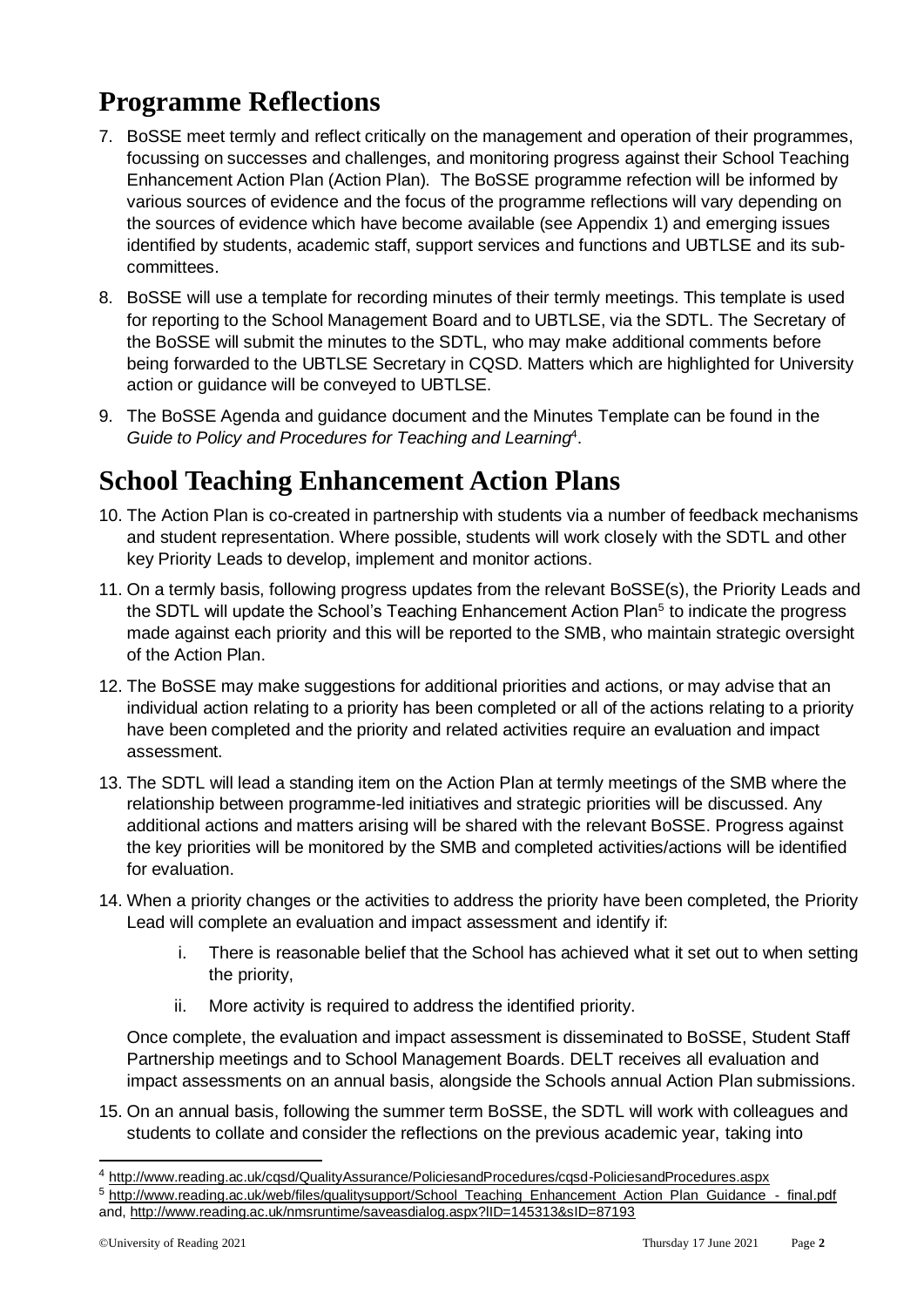consideration any additional data sets, such as the NSS results (July), external examiner reports and undergraduate and postgraduate summer results, and will review the School's priorities for the next academic year. These may be a continuation of existing priorities in the School Action Plan or new priorities based on the reflections and new data available at the end of the academic year.

- 16. The Action Plans will be approved by the School Management Board and will inform the content of the School's five-year plan (Sustainable Planning System). It will also form the basis for annual discussions between the School's education and student experience leadership and the PVC(s) Education and Student Experience (October). Action Plans will be reported annually to DELT (November).
- 17. DELT will receive both the Action Plans and any completed evaluation and impact assessments. DELT will be responsible for analysing and evaluating Schools' priorities and activities against the University's teaching, learning and student experience priorities and against the University and School data indicators for student outcomes and experiences. DELT will use comparative University level data and sector data to ensure Schools are focused on emerging issues and to make University-level recommendations to support School and University priorities. DELT will also use the evaluation and impact assessments to identify Good Practice and impact across the University.
- 18. DELT will report to UBTLSE on the themes within the Schools' Action Plans and their performance against key indicators, identified priorities and sector information. The report will also identify impacts as a result of Schools' quality assurance and quality enhancement activities.

This report will inform UBTLSE's annual report to Senate and the University's Annual Learning and Teaching Report to Council.

19. All completed Action Plan evaluation and impact assessments will be kept in a repository held by CQSD, in addition to repositories held in individual Schools.

#### **Programmes involving a branch campus**

- 20. Where BoSSE are responsible for programmes delivered at a branch campus these should be fully considered alongside other programmes in the programme reflection and Action Plan process. The Action Plans should clearly distinguish between priorities and actions relating to delivery at the branch campus, issues relating to delivery in the UK and issues relating to provision at both campuses.
- 21. All BoSSE meetings (or other 'discussion' meetings) should be timetabled at a time which is convenient for staff at both campuses to attend. Programme Leads should attend each BoSSE meeting and contribute to the programme reflections and Action Plan updates. Where this is not possible, Programme Directors should contact Programme Leads in advance of the BoSSE meetings to ask for feedback to contribute to the discussions.

#### **Programmes involving delivery with a partner**

- 22. Where BoSSE are responsible for programmes involving delivery with a partner, such programmes should be considered as part of the BoSSE's programme reflection and Action Plan process. Programme Directors for such programmes should ensure that any priorities which impact the delivery of a partnership programme are actioned and reported back to the BoSSE.
- 23. Programme Directors responsible for collaborative programmes will be required to evaluate the partnership provision, the standards of any awards delivered with a partner and the quality of the student experience working with the partner, and this will be reported on an annual basis.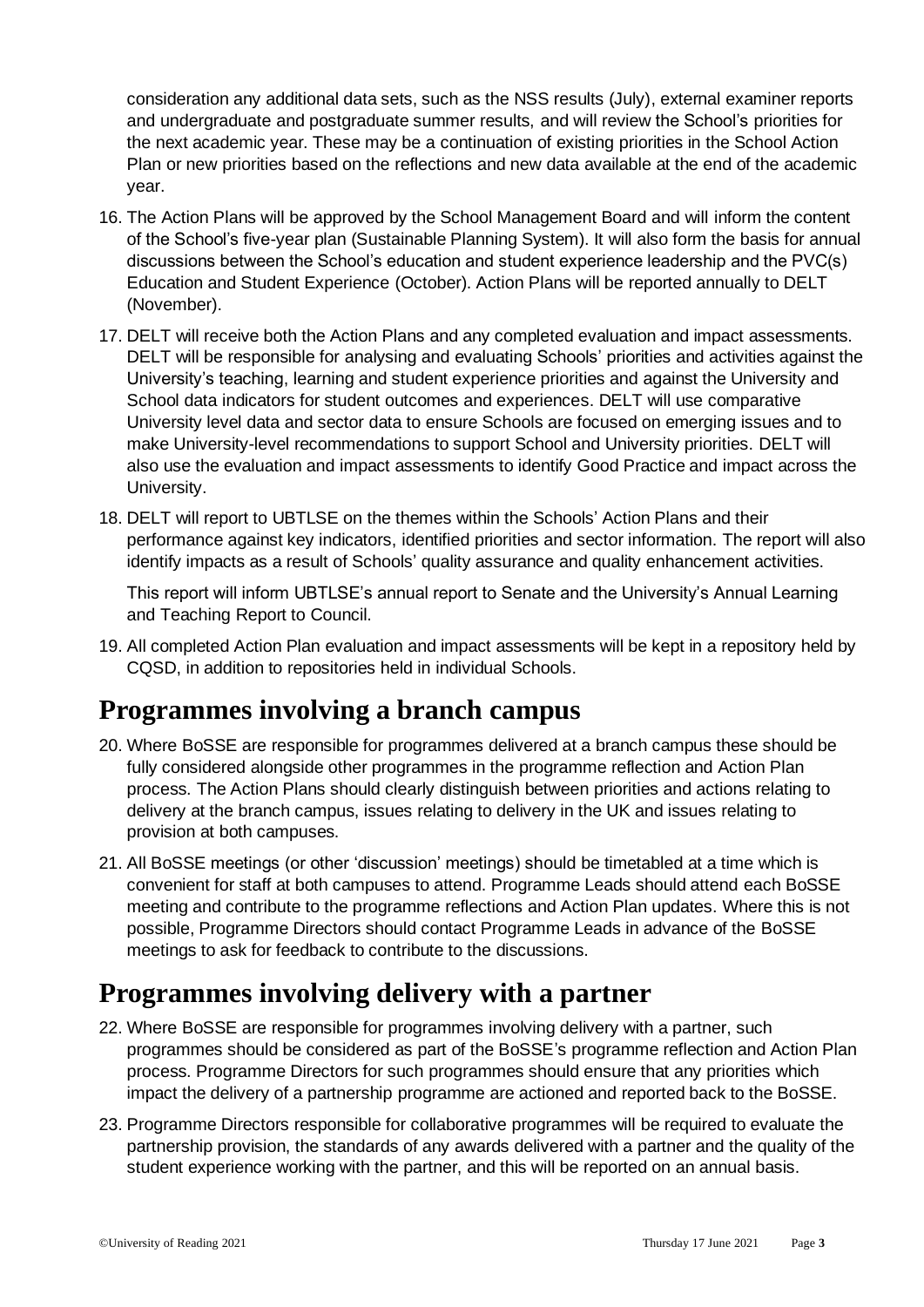- 24. Programme Directors will submit a Partner Programme Sub-report<sup>6</sup>, completed by the partner institution, and a Partnership Annual Monitoring Form<sup>7</sup> for each partner, to the autumn term BoSSE. These will highlight successes and challenges, with a focus on operational aspects of the collaborative provision and delivery of the partnership programme and will inform the relevant School Action Plan. Collaborative programmes may have their own programme-level priorities and actions, as appropriate.
- 25. The Partner Programme Sub-Report and the Annual Partnership Monitoring forms will also be submitted to the Centre for Quality Support and Development (CQSD) in September each year. CQSD will identify common themes, issues and good practice across the collaborative provision programmes to produce the Annual Collaborative Provision Report, submitted to DELT in November each year. DELT will use the Annual Collaborative Provision Report, alongside other sources of evidence and Schools' Action Plans to make further recommendations, where appropriate.
- 26. In addition, CQSD and the International Partnerships Team will use the data and information gained through the Partner Programme Sub-reports and the Annual Partnership Monitoring Forms to report annually to the Global Engagement Strategy Board (GESB). The GESB will concentrate on the marketing, financial, recruitment and partnership relationship aspects of the programmes.

#### **Apprenticeship Programmes**

- 27. Where a BoSSE is responsible for an apprenticeship programme, in addition to the standards of the University programme and the quality of the student experience, the partnership between the University and the Employer should be monitored to ensure that the articulation between the academic programme and the work-based learning is effective, that students are progressing as expected through the programme, and that good relations have been maintained between the University and the Employer.
- 28. It should be noted that all of the University's Apprenticeship provision is delivered by the Henley Business School. Henley Business School have a range of on-going internal monitoring functions to support the apprenticeship provision including the Apprenticeship Management Board, a dedicated Apprenticeship Administration and Support Office led by the Compliance and Data Manager, monthly sub-contractor management meetings, an Apprenticeship Tutor Office and Account Managers who manage the relationship with each employer/cohort. The Henley Business School maintain a Self-Assessment Review (SAR) and a live Quality Improvement Plan (QIP) for apprenticeship provision. These internal quality assurance and enhancement mechanisms are informed by the external regulatory requirements as outlined by the QAA, ESFA, Ofsted and other relevant Professional Statutory Regulatory Bodies (PSRBs).
- 29. In September each year, Henley will submit their current SAR and QIP to CQSD. CQSD will review these documents and discuss any issues arising with the appropriate BoSSE. CQSD will produce the Annual Apprenticeship Provision Report, submitted to DELT in the autumn term each year. DELT will use the Annual Apprenticeship Provision Report, alongside other sources of evidence and the Schools Action Plans to make recommendations, where appropriate.

<sup>6</sup> <http://www.reading.ac.uk/nmsruntime/saveasdialog.aspx?lID=92692&sID=87193>

<sup>7</sup> <http://www.reading.ac.uk/nmsruntime/saveasdialog.aspx?lID=134177&sID=87193>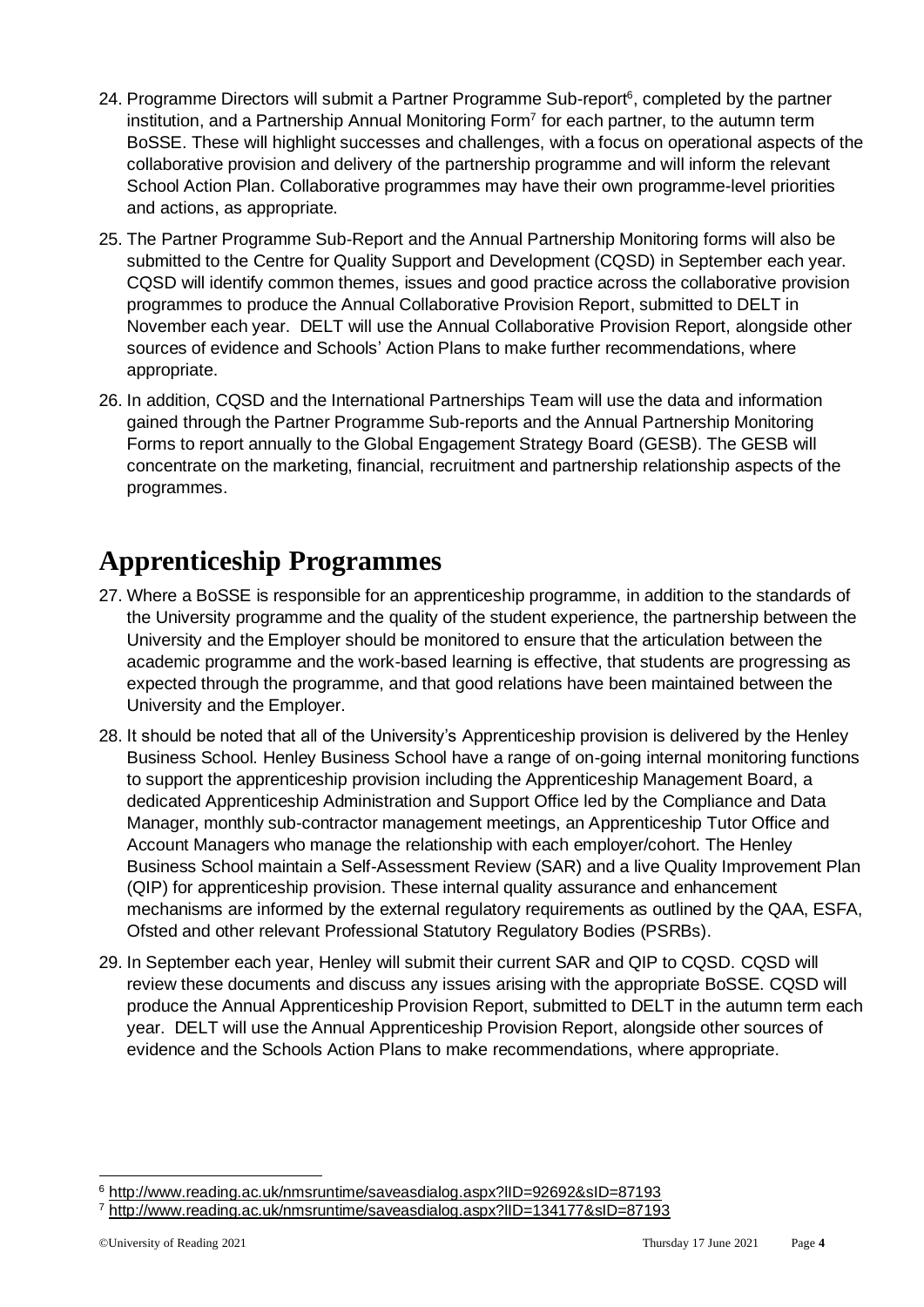| July                                                         | August | September                                                                                                       | October | November                                                                                                                           | December<br>January                                                          |                                                                                        | February | March                                                                        | April                                                   | May | June                                                   |
|--------------------------------------------------------------|--------|-----------------------------------------------------------------------------------------------------------------|---------|------------------------------------------------------------------------------------------------------------------------------------|------------------------------------------------------------------------------|----------------------------------------------------------------------------------------|----------|------------------------------------------------------------------------------|---------------------------------------------------------|-----|--------------------------------------------------------|
| BoSSE report to<br>CQSD/UBTLSE                               |        |                                                                                                                 |         | <b>BoSSE Termly programme</b><br>Reflection                                                                                        | BoSSE report to<br>CQSD/UBTLSE                                               |                                                                                        |          | <b>BoSSE Termly</b><br>programme Reflection                                  | BoSSE report to<br>CQSD/UBTLSE                          |     | <b>BoSSE Termly</b><br>Programme<br><b>Reflections</b> |
| TLD meets with<br>HoS & SDTL to<br>discuss key<br>priorities |        |                                                                                                                 |         |                                                                                                                                    |                                                                              |                                                                                        |          |                                                                              |                                                         |     |                                                        |
|                                                              |        | PVC meets with HoS, SDTL<br>and TLD to discuss key<br>priorities and Action Plans for<br>the next Academic Year |         |                                                                                                                                    |                                                                              |                                                                                        |          |                                                                              |                                                         |     |                                                        |
|                                                              |        | Action Plan for<br>academic year<br>approved by<br><b>SMB</b>                                                   |         |                                                                                                                                    | <b>BoSSE Action</b><br>Plan progress<br>reported to SMB                      |                                                                                        |          |                                                                              | <b>BoSSE Action</b><br>Plan progress<br>reported to SMB |     |                                                        |
|                                                              |        |                                                                                                                 |         | <b>DELT</b> receives<br><b>School Action</b><br>Plans and any<br>evaluation and<br>impact<br>assessments from<br>the previous year |                                                                              |                                                                                        |          |                                                                              |                                                         |     |                                                        |
|                                                              |        |                                                                                                                 |         | Action Plan feeds into SPS                                                                                                         |                                                                              |                                                                                        |          |                                                                              |                                                         |     |                                                        |
|                                                              |        |                                                                                                                 |         |                                                                                                                                    | <b>DELT</b> annual<br>report on Action<br>Plans reported to<br><b>UBTLSE</b> | University Annual<br>Learning and<br><b>Teaching Report</b><br>to UBTLSE and<br>Senate |          | University<br><b>Annual Learning</b><br>and Teaching<br>Report to<br>Council |                                                         |     |                                                        |

# **Annual timeline for quality monitoring and enhancement**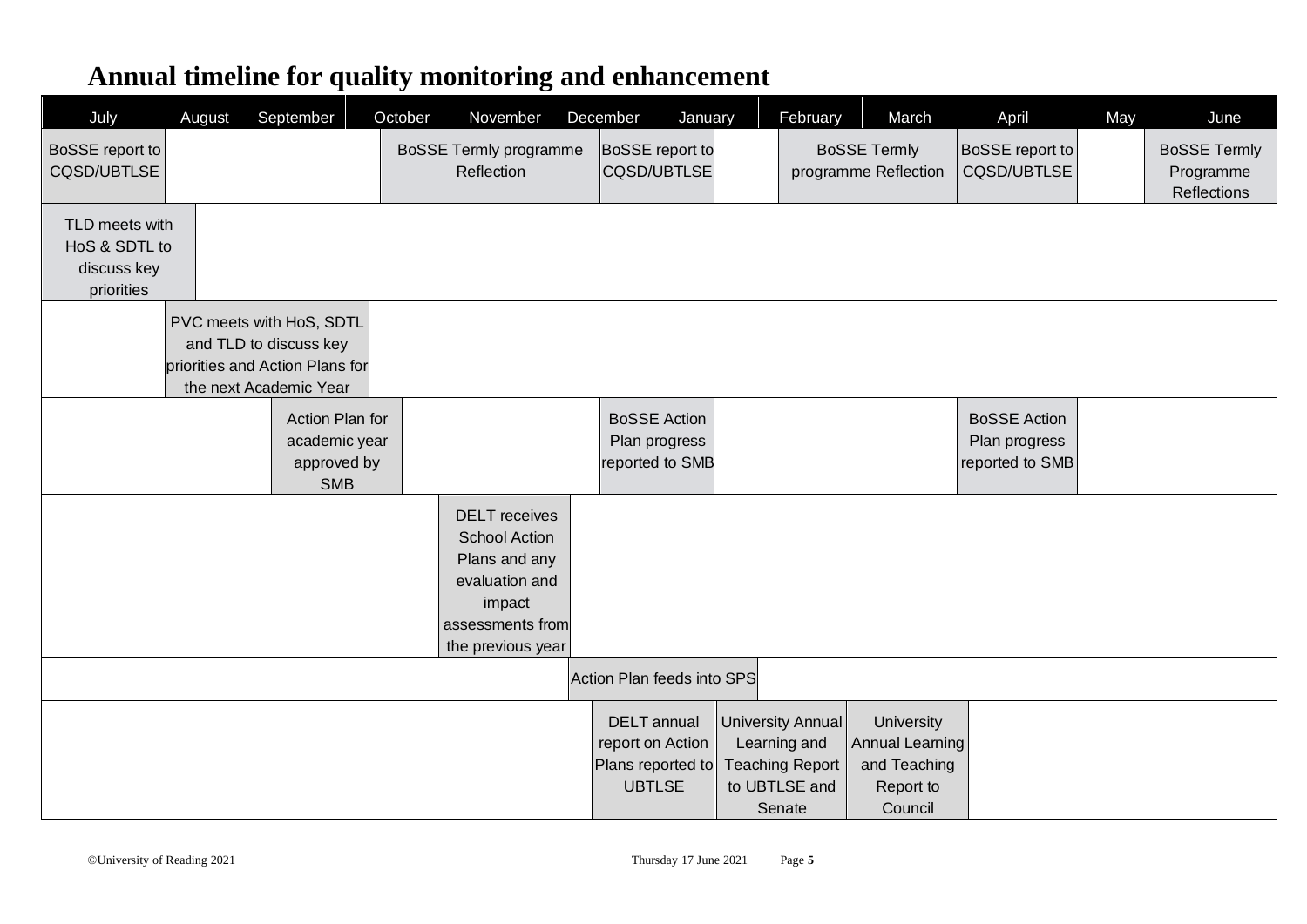#### VERSION CONTROL

| Version | Date approved | Approved by   | <b>Effective From</b> | Next Review        | Keeper                  |  |
|---------|---------------|---------------|-----------------------|--------------------|-------------------------|--|
|         |               |               |                       |                    | (Responsible for Policy |  |
|         |               |               |                       |                    | Maintenance and review) |  |
|         | 3/11/2020     | <b>UBTLSE</b> | Date of approval      | <b>By Nov 2021</b> | CQSD                    |  |
|         |               |               |                       |                    |                         |  |